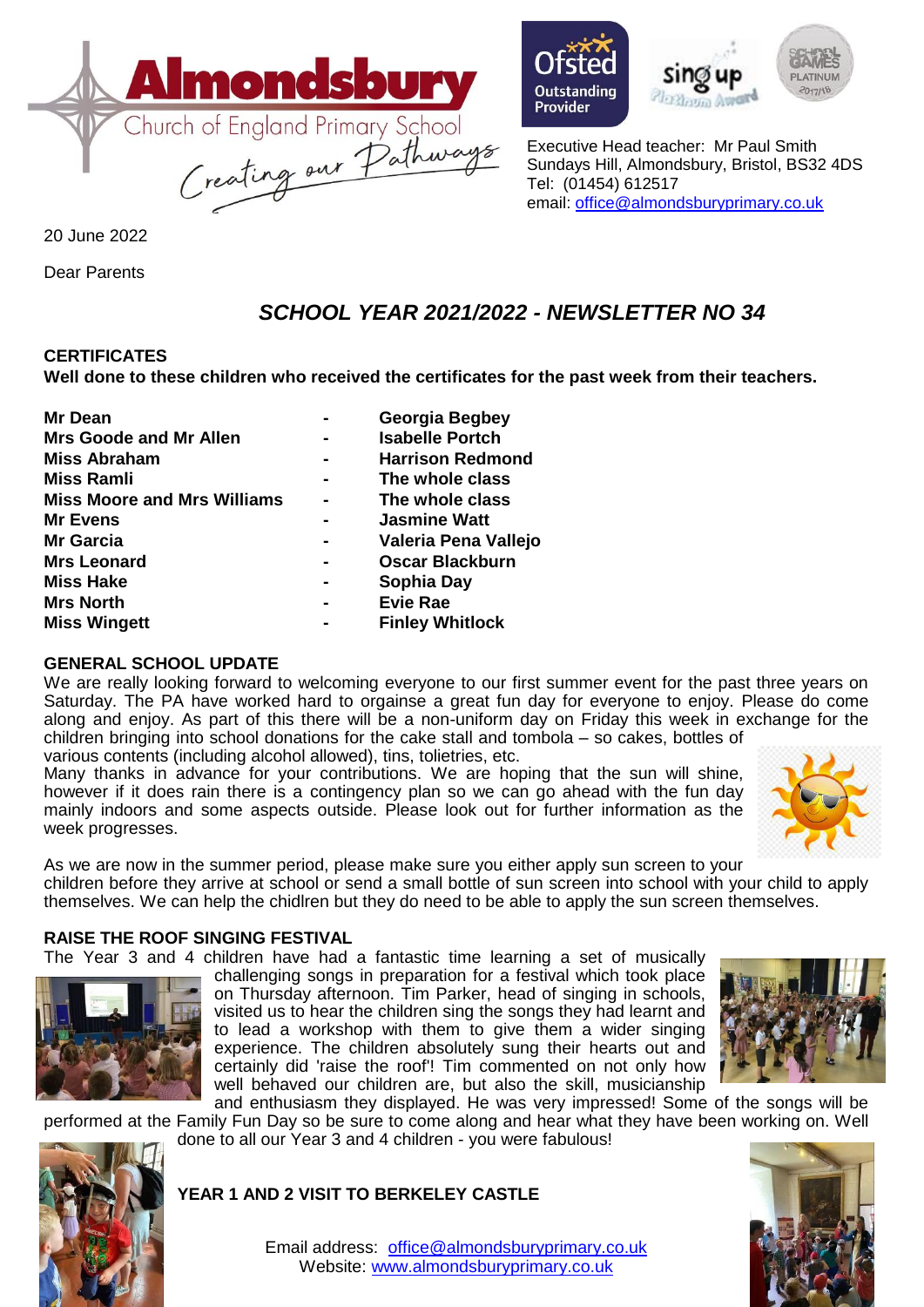As part of our topic Castles and Dragons, Year 1 & 2 spent a lovely day at Berkley Castle. The day started with us exploring the castle with a guided tour, we had the opportunity to see many artefacts, visit the different parts of the castle and discover how the castle has changed over time. We then did a dragon trail and took part in a Tudor dancing workshop. We finished the day off by exploring the beautiful castle grounds.



### **ENGLISH TEAM REQUEST FOR PARENTAL SURVEY**

The English team would appreciate it if parents could take a few moments to complete an end-of-year survey about reading and English at Almondsbury. It will really help us to understand how we can make reading and learning vocabulary at home as manageable as possible. Please follow the link: <https://docs.google.com/forms/d/1ZX8I0AFfMuhxjPgNGDkmMr-P65lAlnyq9v89dpW-vCU/edit>

#### **CELEBRATION DAY**

We are so looking forward to welcoming you back into school to re-instate our Celebration Day on Friday 15 July. You will be able to come into school and see your child's work and visit their classroom. We have made the decision to split the day across the school so that there isn't a huge crush and everyone in school at once. Some of the younger children find this overwhelming and their just isn't enough space in school. Therefore, these are the times for each class.

| $9.15 - 10.30$ am                           | $10.45 - 12.00$ am    | $2.00 - 3.15$ pm              |
|---------------------------------------------|-----------------------|-------------------------------|
| $Rec 1 - Miss Wingett$                      | Year 1 – Miss Hake    | Rec 2 – Mrs North and Ms Hill |
| Year 1/2 - Mrs Leonard                      | Year 3 – Mr Evens     | Year 2 – Mr Garcia            |
| Year $3/4$ – Miss Moore and Mrs<br>Williams | Year 5 – Miss Abraham | Year 4 – Miss Ramli           |
| Year 5/6 – Mrs Goode and Mr<br>Allen        |                       | Year 6 – Mr Dean              |

The children will have a picnic on that day for lunch so there will be no cooked meals just sandwiches made from the kitchen.

#### **WRAPAROUND CARE FOR SEPTEMBER 2022**

I am really pleased to inform you that our Breakfast Club has been a great success this academic year. Mrs Byrne, Mrs Byrant, Miss Ivory, Mrs McAulay, Mrs Spicer and Ms Hill have been fantastic at providing the children with a range of breakfast options and activities. It has been so successful we now have a waiting list for spaces. We currently run a 32 place club but will be increasing that to 40 and possibly 48 in September. This will enable more children to access the club, especially new Reception parents.

The after-school club has been much more problematic, as you know. However, the trial with Sports4Kids this term has worked very well. As a result, the provision for September will increase to Monday to Thursday until 5.30pm from Monday 5 September. The clubs will run every week of the school year. More details and the options for the clubs during the first hour alongside all the other clubs will be sent out to you in the next few weeks. This will give you time to choose the variety of options for the children to attend. All the children who attend the clubs will be able to access the final hour between 4.30 and 5.30pm. If the demand is there, we may be able to also include Fridays in the future.

Sports4Kids are also keen to provide us with holiday clubs and especially on INSET days if there is a need. On the letter that comes out this will also be included to gauge whether it will be viable. If so, we will organise the holiday club for the last week of the summer holiday and include the two INSET days.

Watch out for the letter with further details.

#### **PARKING**

Can Parents please refrain from parking in the bus stop outside school and also in the school car park please. Many thanks.

> Email address: [office@almondsburyprimary.co.uk](mailto:office@almondsburyprimary.co.uk) Website: [www.almondsburyprimary.co.uk](http://www.almondsburyprimary.co.uk/)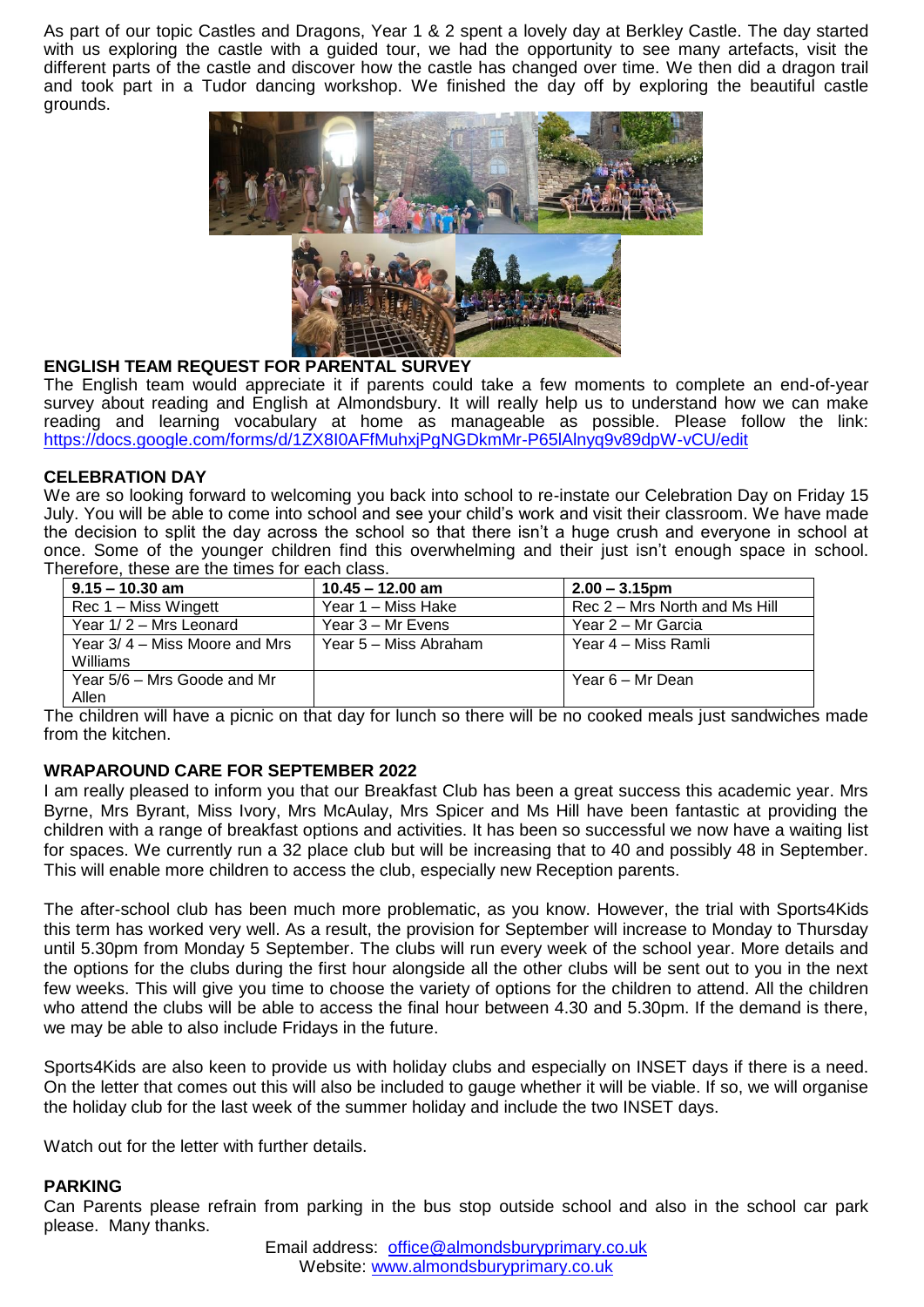# **LUNCHTIME SUPERVISOR VACANCY**

We currently have a vacancy for a lunchtime supervisor. If you are interested in becoming part of our lunchtime team or know of anyone who would enjoy working with our children, then please contact the office for more details. The hours are 11.50am to 1.20pm Monday to Friday. Hopefully, we will be able to recruit very shortly.

There are also vacancies in the kitchen for 10 hours per week. If you are interested please see Mrs Byrne for more details.





# **NUT-FREE SCHOOL**

Please remember that we are a nut-free school. Please do not send your child to school with nuts or nut-based products for snacks or in their lunch boxes.

# **PA NEWS**

**Dates for the Diary:**

- **23rd June**: All Summer Raffle tickets and money to be handed in

- **24th June**: Non uniform day in exchange for a prize for the Tombola (bottles/Cans of soft drinks or alcohol, toiletries, Jars)

- **25th June**: Family Fun Day 12:30-3:30pm
- **8th July**: Hair Mayhem Day

# **Family Fun Day - 25th June**



Purchase your Entry Donation in advance here: [https://www.pta-events.co.uk/almondsburypa/index.cfm?](https://www.pta-events.co.uk/almondsburypa/index.cfm)

### **Saturday is our Family Fun Day from 12:30-15:30. Please come along and enjoy the day! Bring a picnic blanket or chairs! It's going to be fab!**

As well as food (BBQ and Cream tea) and a bar, there will be:

- marshmallow toasting in the new forest school
- festival glitter
- tattoos
- sweets
- games
- bouncy castle
- assault course
- games (run by yr 6)
- lucky dip
- fidgets and fun toys
- tug of war competition
- an outdoor disco

And many of the children will be performing in the Arena (see attached Arena timings).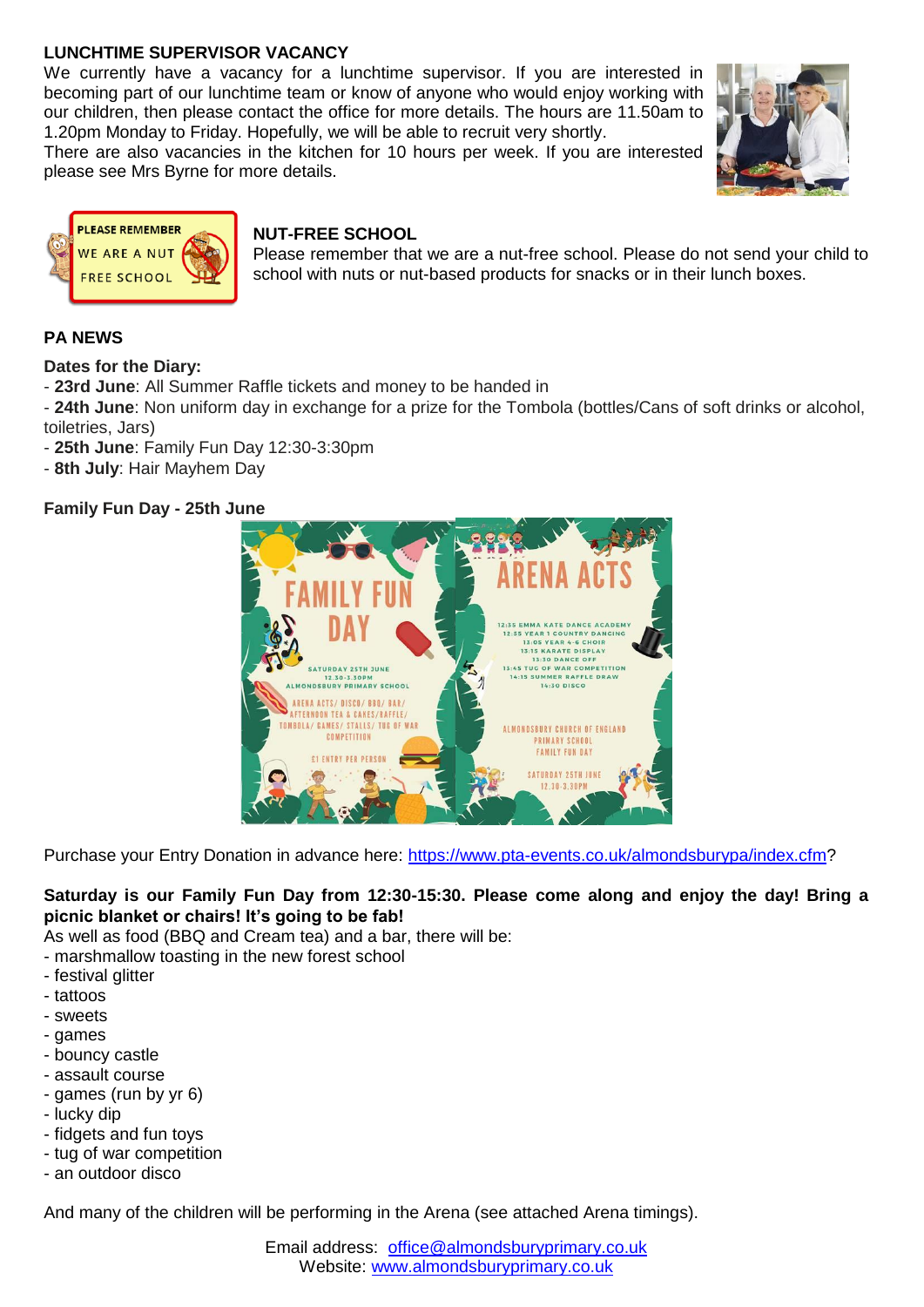We've also got a card reader if you need to pay by card for anything. These will be located on the bar and cakes stall.

There is a non-uniform day on 24th June in exchange for a bottle/ can (soft or alcohol) for the tombola.

Thank you to all the volunteers who have contributed their time, and especially our section leads: Amy, Sammy, Corinne, Natalie, Lizzie, Emma, Elise, Kate, Rachel, Simon, Carly and Caroline. Thanks in addition to the 'Dad squad' (Ian, Kieran, Nick, Tom and Adam) who are setting up the gazebos on Friday from 5:30pm. Feel free to join them, and I believe there is a pub trip planned after.

On the day, we'll be using the disco as an opportunity (whilst the children are enjoying themselves) to clear away and pack up, so please lend a hand. It takes a huge team effort to put on an event like this and your help is truly appreciated.

#### **Family Fun Day: Summer Raffle\***

Please return all tickets by Thursday 23rd June

The eldest child in your family will have bought home two books of raffle tickets. We would appreciate it if you could make every effort to sell all the tickets to family, friends, work colleagues etc. Tickets are £1 each and there are 5 tickets per book. If you haven't received any tickets or simply require additional tickets, please pick up more from the school office.

Please return all counterfoils to your child's class teacher, or the office, by Thursday 23rd June. The draw will take place at 14.15 on Saturday 25th June at the Family Fun Day.

We have some fantastic prizes to be won which have all been generously donated by local businesses:

Hand held Arcade Machine Moio Voucher Voucher for a Pony Day at Shepperdine Riding School Meal for four at the Three Brooks in Bradley Stoke Rugby Ball signed by Bristol Bears Players Westbury David Lloyd Family Voucher for 2 weeks Bowl inn meal voucher Filton golf club voucher Sanday nursery plant 3 Course Sunday Lunch for 2 at Aztec West Hotel

\* NB correction to promotor details on the Raffle Tickets: Promotor: Samantha Waterhouse, 39 Dogwood Road. Almondsbury BS32 4FJ

#### **Family Fun Day: Tug of War Competition**

Enter here: [https://www.pta-events.co.uk/almondsburypa/index.cfm?](https://www.pta-events.co.uk/almondsburypa/index.cfm)

New to the Family Fun Day is the Tug of War competition, an opportunity for a role reversal as the parents and carers do the taking part and the children stand on the side lines cheering on. The cost is £5 for a team of six, at least two men and two women on each team please. A tray bake of 14 luxury cakes (donated by Almondsbury Garden Centre) for the winners!

Entry forms are via the above link (click on Family Fun Day) or from reception**.**

#### **HELPFUL WEBSITES**

There are a number of websites that will be helpful for each child to investigate to help them with their home learning. This week's website is: <https://www.e-learningforkids.org/>

Best wishes

**Mr Paul D Smith Executive Head Teacher**